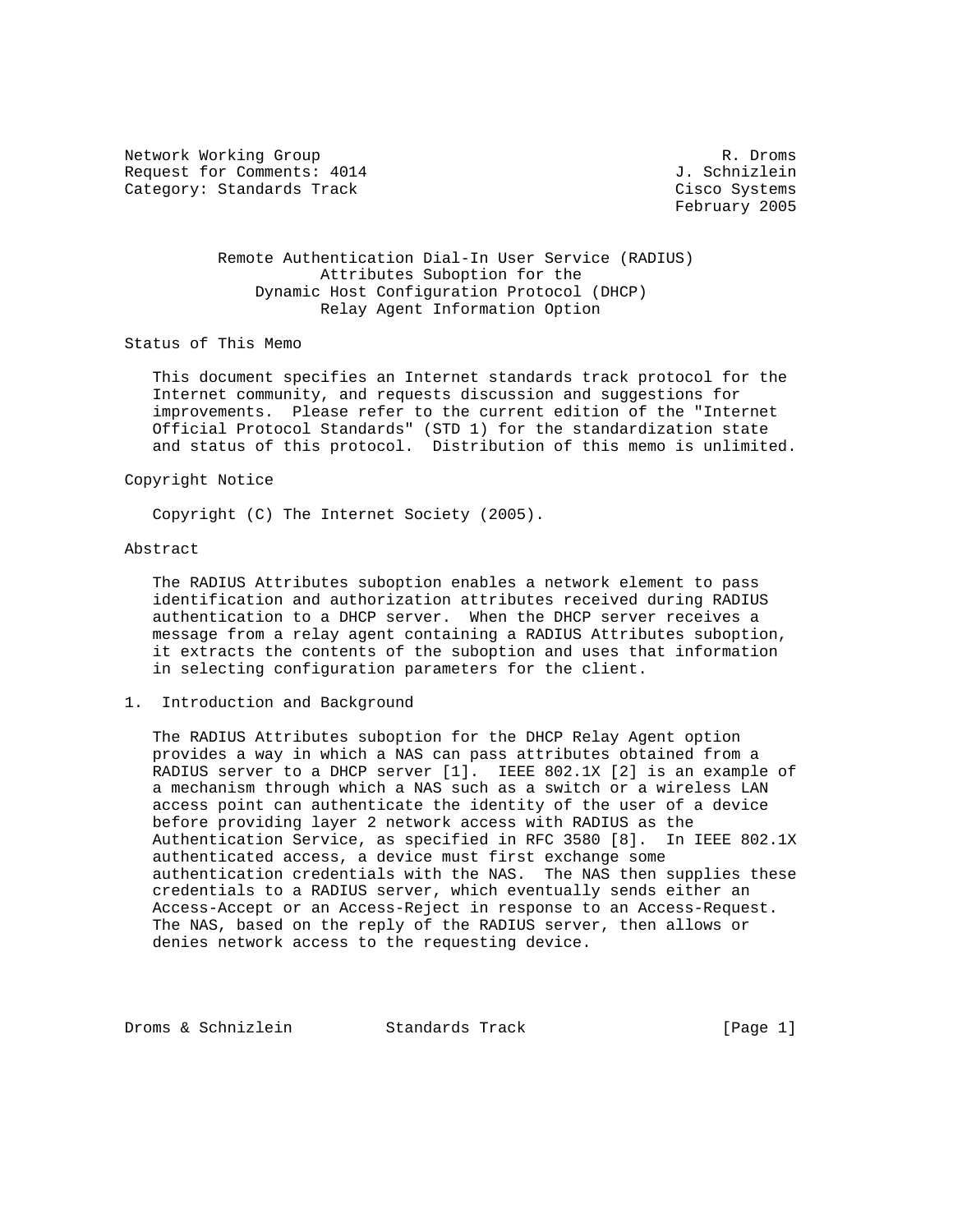Figure 1 summarizes the message exchange among the participants in IEEE 802.1X authentication.



#### Figure 1

 The access device acts as an IEEE 802.1X Authenticator and adds a DHCP relay agent option that includes a RADIUS Attributes suboption to DHCP messages. At the successful conclusion of IEEE 802.1X authentication, a RADIUS Access-Accept provides attributes for service authorizations to the NAS. The NAS stores these attributes locally. When the NAS subsequently relays DHCP messages from the network device, the NAS adds these attributes in a RADIUS Attributes suboption. The RADIUS Attributes suboption is another suboption of the Relay Agent Information option [5].

 The RADIUS Attributes suboption described in this document is not limited to use in conjunction with IEEE 802.1X and can be used to carry RADIUS attributes obtained by the relay agent for any reason. That is, the option is not limited to use with IEEE 802.1X but is constrained by RADIUS semantics (see Section 4).

Droms & Schnizlein Standards Track [Page 2]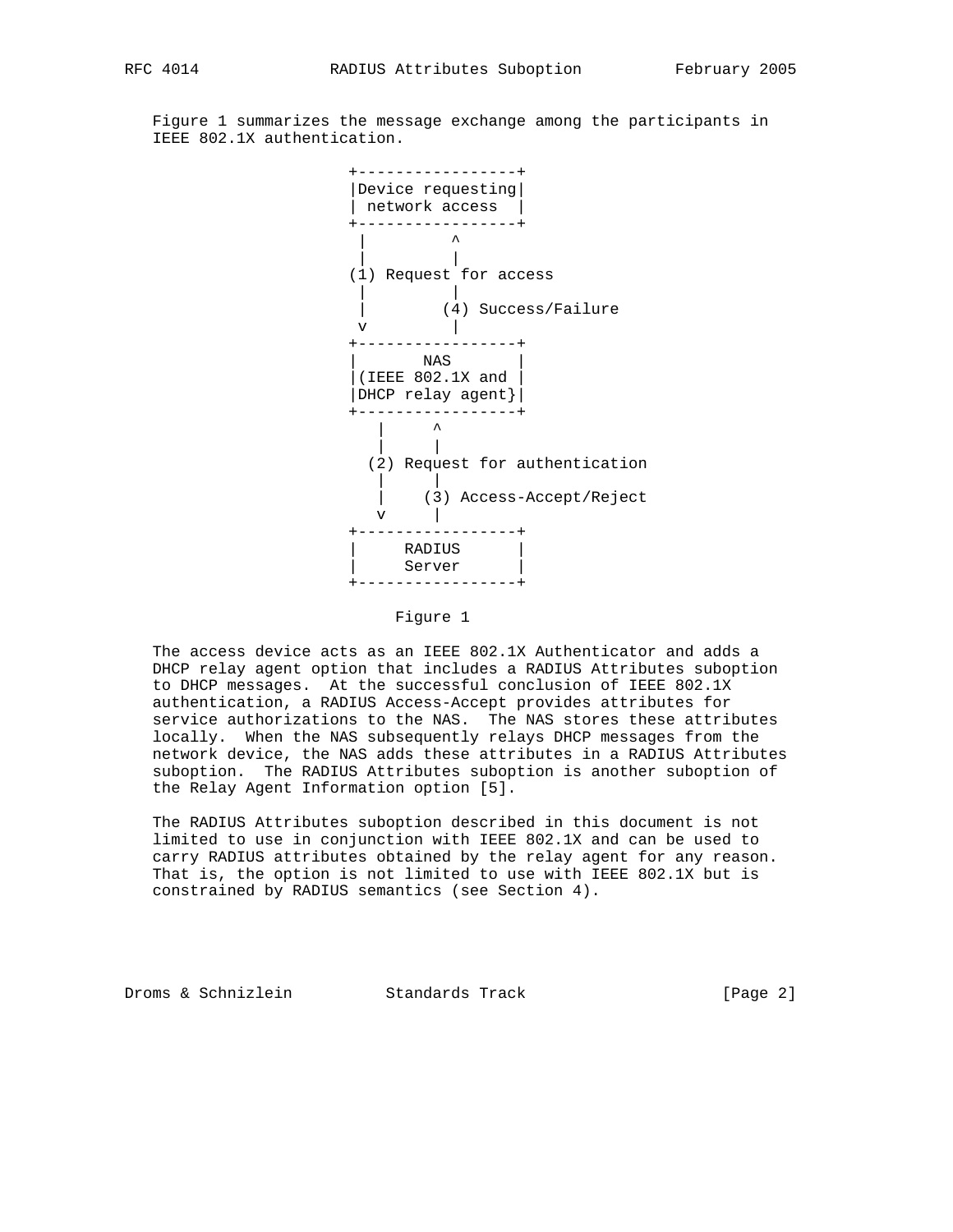The scope of applicability of this specification is such that robust interoperability is only guaranteed for RADIUS service implementations that exist within the same scope as does the DHCP service implementation, i.e., within a single, localized administrative domain. Global interoperability of this specification, across administrative domains, is not required.

# 2. Terminology

 The key words "MUST", "MUST NOT", "REQUIRED", "SHALL", "SHALL NOT", "SHOULD", "SHOULD NOT", "RECOMMENDED", "MAY", and "OPTIONAL" in this document are to be interpreted as described in RFC 2119 [3].

 Within this specification, the use of the key words "MUST", "MUST NOT", "REQUIRED", "SHALL", "SHALL NOT", "SHOULD", "SHOULD NOT", "RECOMMENDED", "MAY", and "OPTIONAL" is with respect to RADIUS clients and servers that implement the optional features of this specification. The use of these key words does not create any normative requirements outside of that scope, and does not modify the base RADIUS specifications, such as RFC 2865 [4].

# 2.1. DHCP Terminology

 The following terms are used as defined in RFC 2131 and RFC 3046: DHCP relay agent, DHCP server, DHCP client.

2.2. RADIUS Terminology

The following terms are used in conjunction with RADIUS:

- RADIUS server: A RADIUS server is responsible for receiving user connection requests, authenticating the user, and then returning all configuration information necessary for the client to deliver service to the user.
- Attribute: A Type-Length-Value tuple encapsulating data elements as defined in RFC 2865 [4].
- NAS: A Network Access Server (NAS) provides access to the network and operates as a client of RADIUS. The client is responsible for passing user information to designated RADIUS servers and then acting on the response that is returned. Unlike a traditional dial NAS, the NAS considered here may not have a protocol such as PPP through which it can pass configuration information from the RADIUS attributes to the client.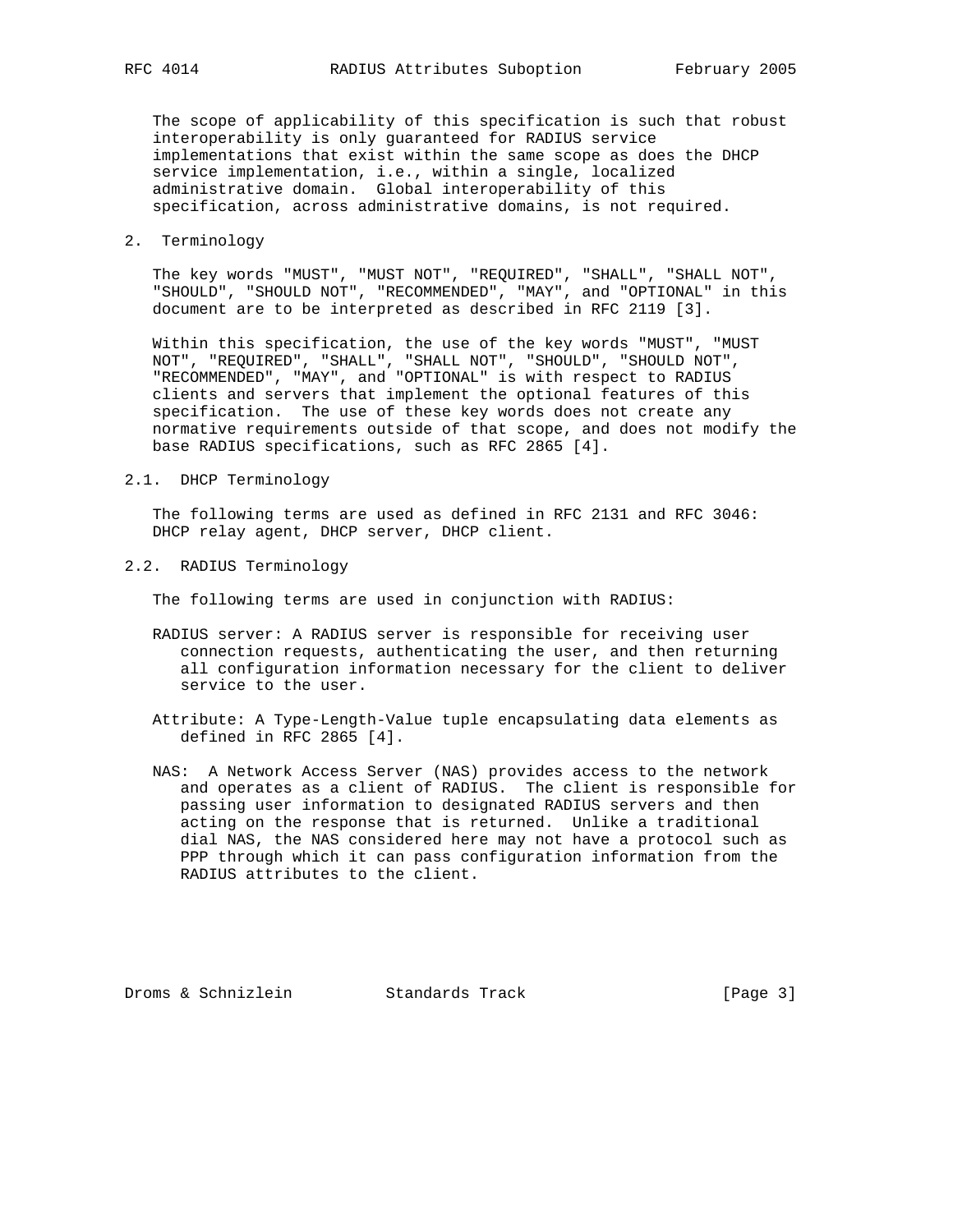2.3. IEEE 802.1X Terminology

 The following terms are used as defined in the IEEE 802.1X protocol: Authenticator, Supplicant.

3. RADIUS Attributes Suboption Format

 The RADIUS Attributes suboption is a new suboption for the DHCP Relay Agent option.

The format of the RADIUS Attributes suboption is as follows:

 SubOpt Len RADIUS attributes code +-------+-----+------+------+------+------+--...-+------+ | 7 | N | o1 | o2 | o3 | o4 | | oN | +-------+-----+------+------+------+------+--...-+------+

 The RADIUS attributes are encoded according to the encoding rules in RFC 2865, in octets o1...oN.

 The DHCP relay agent truncates the RADIUS attributes to fit in the RADIUS Attributes suboption.

4. DHCP Relay Agent Behavior

 When the DHCP relay agent receives a DHCP message from the client, it MAY append a DHCP Relay Agent Information option containing the RADIUS Attributes suboption, along with any other suboptions it is configured to supply. The RADIUS Attributes suboption MUST only contain the attributes provided in the RADIUS Access/Accept message. The DHCP relay agent MUST NOT add more than one RADIUS Attributes suboption in a message.

 The relay agent MUST include the User-Name and Framed-Pool attributes in the RADIUS Attributes suboption, if they are available, and MAY include other attributes.

 To avoid dependencies between the address allocation and other state information between the RADIUS server and the DHCP server, the DHCP relay agent SHOULD include only the attributes in the table below in an instance of the RADIUS Attributes suboption. The table, based on the analysis in RFC 3580 [8], lists attributes that MAY be included:

Droms & Schnizlein Standards Track [Page 4]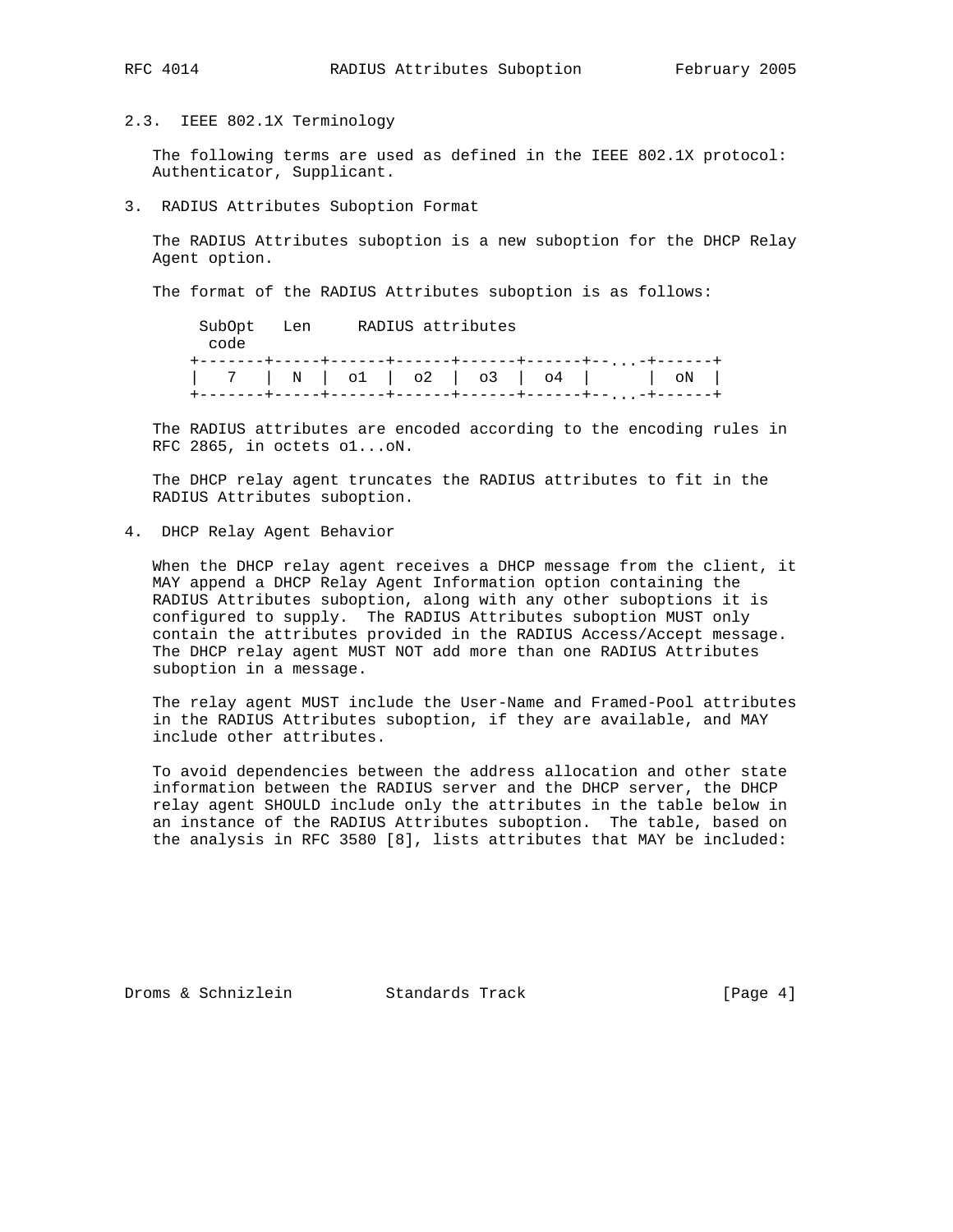- # Attribute
- --- ---------
- 1 User-Name (RFC 2865 [3])
- 6 Service-Type (RFC 2865)
- 26 Vendor-Specific (RFC 2865)
- 27 Session-Timeout (RFC 2865)
- 88 Framed-Pool (RFC 2869)
- 100 Framed-IPv6-Pool (RFC 3162 [7])

# 5. DHCP Server Behavior

 When the DHCP server receives a message from a relay agent containing a RADIUS Attributes suboption, it extracts the contents of the suboption and uses that information in selecting configuration parameters for the client. If the relay agent relays RADIUS attributes not included in the table in Section 4, the DHCP server SHOULD ignore them. If the DHCP server uses attributes not specified here, it might result in side effects not anticipated in the existing RADIUS specifications.

6. DHCP Client Behavior

 Relay agent options are exchanged only between relay agents and the DHCP server, so DHCP clients are never aware of their use.

7. Security Considerations

 Message authentication in DHCP for intradomain use where the out-of-band exchange of a shared secret is feasible is defined in RFC 3118 [6]. Potential exposures to attack are discussed in section 7 of the DHCP protocol specification in RFC 2131 [1].

 The DHCP Relay Agent option depends on a trusted relationship between the DHCP relay agent and the server, as described in section 5 of RFC 3046 [5]. Although the introduction of fraudulent relay-agent options can be prevented by a perimeter defense that blocks these options unless the relay agent is trusted, a deeper defense using the authentication option for relay agent options [9] or IPsec [10] SHOULD be deployed as well.

8. IANA Considerations

 IANA has assigned the value of 7 for the DHCP Relay Agent Information option suboption code for this suboption. This document does not define any new namespaces or other constants for which IANA must maintain a registry.

Droms & Schnizlein Standards Track [Page 5]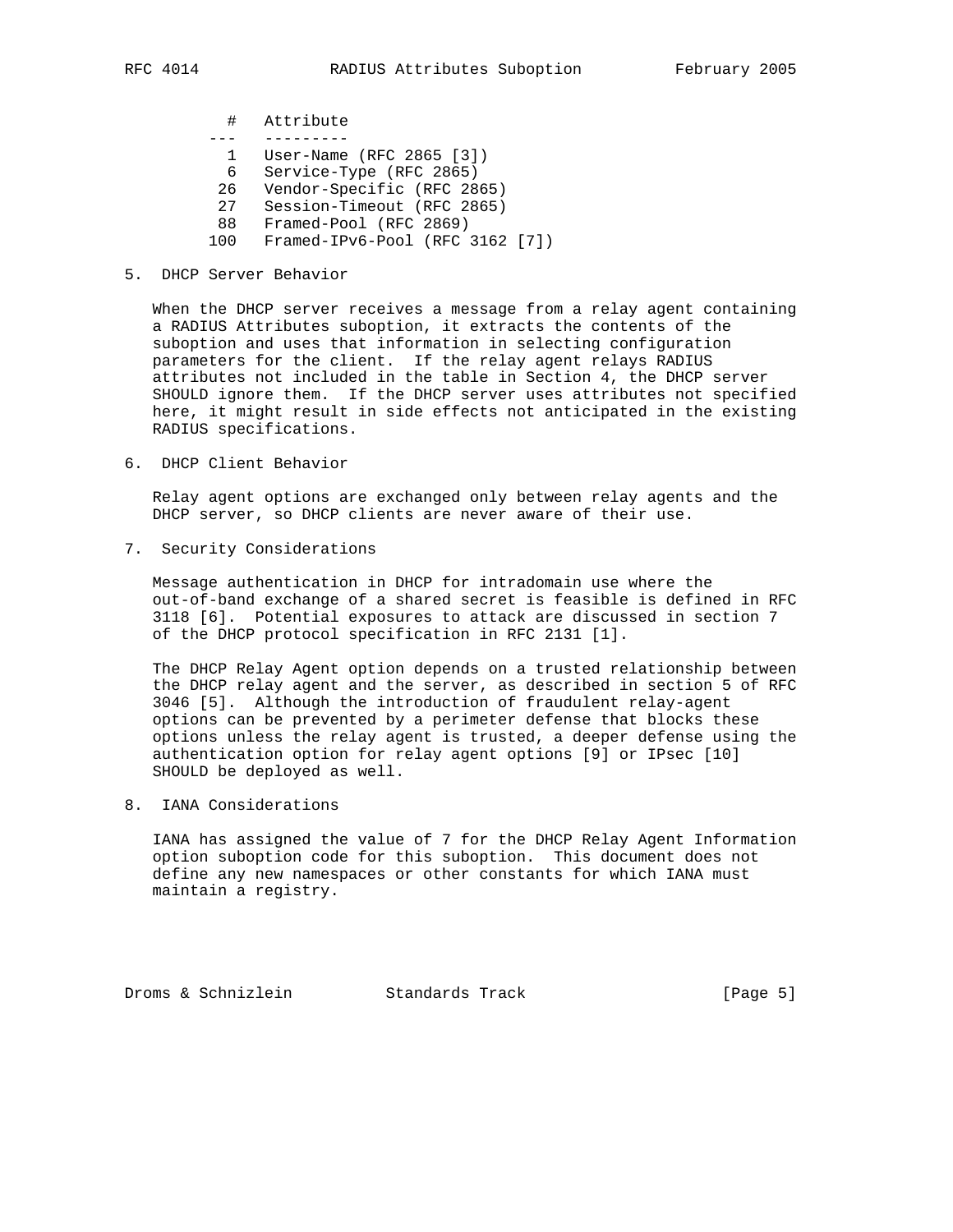9. Acknowledgements

 Expert advice from Bernard Aboba, Paul Funk, David Nelson, Ashwin Palekar, and Greg Weber on avoiding RADIUS entanglements is gratefully acknowledged.

- 10. References
- 10.1. Normative References
	- [1] Droms, R., "Dynamic Host Configuration Protocol", RFC 2131, March 1997.
	- [2] Institute of Electrical and Electronics Engineers, "Local and Metropolitan Area Networks: Port based Network Access Control", IEEE Standard 802.1X, March 2001.
	- [3] Bradner, S., "Key words for use in RFCs to Indicate Requirement Levels", BCP 14, RFC 2119, March 1997.
	- [4] Rigney, C., Willens, S., Rubens, A., and W. Simpson, "Remote Authentication Dial In User Service (RADIUS)", RFC 2865, June 2000.
	- [5] Patrick, M., "DHCP Relay Agent Information Option", RFC 3046, January 2001.
- 10.2. Informative References
	- [6] Droms, R. and W. Arbaugh, "Authentication for DHCP Messages", RFC 3118, June 2001.
	- [7] Aboba, B., Zorn, G., and D. Mitton, "RADIUS and IPv6", RFC 3162, August 2001.
	- [8] Congdon, P., Aboba, B., Smith, A., Zorn, G., and J. Roese, "IEEE 802.1X Remote Authentication Dial In User Service (RADIUS) Usage Guidelines", RFC 3580, September 2003.
	- [9] Stapp, M. and T. Lemon, "The Authentication Suboption for the DHCP Relay Agent Option", Work in Progress, October 2003.
	- [10] Droms, R., "Authentication of DHCP Relay Agent Options Using IPsec", Work in Progress, September 2003.

Droms & Schnizlein Standards Track [Page 6]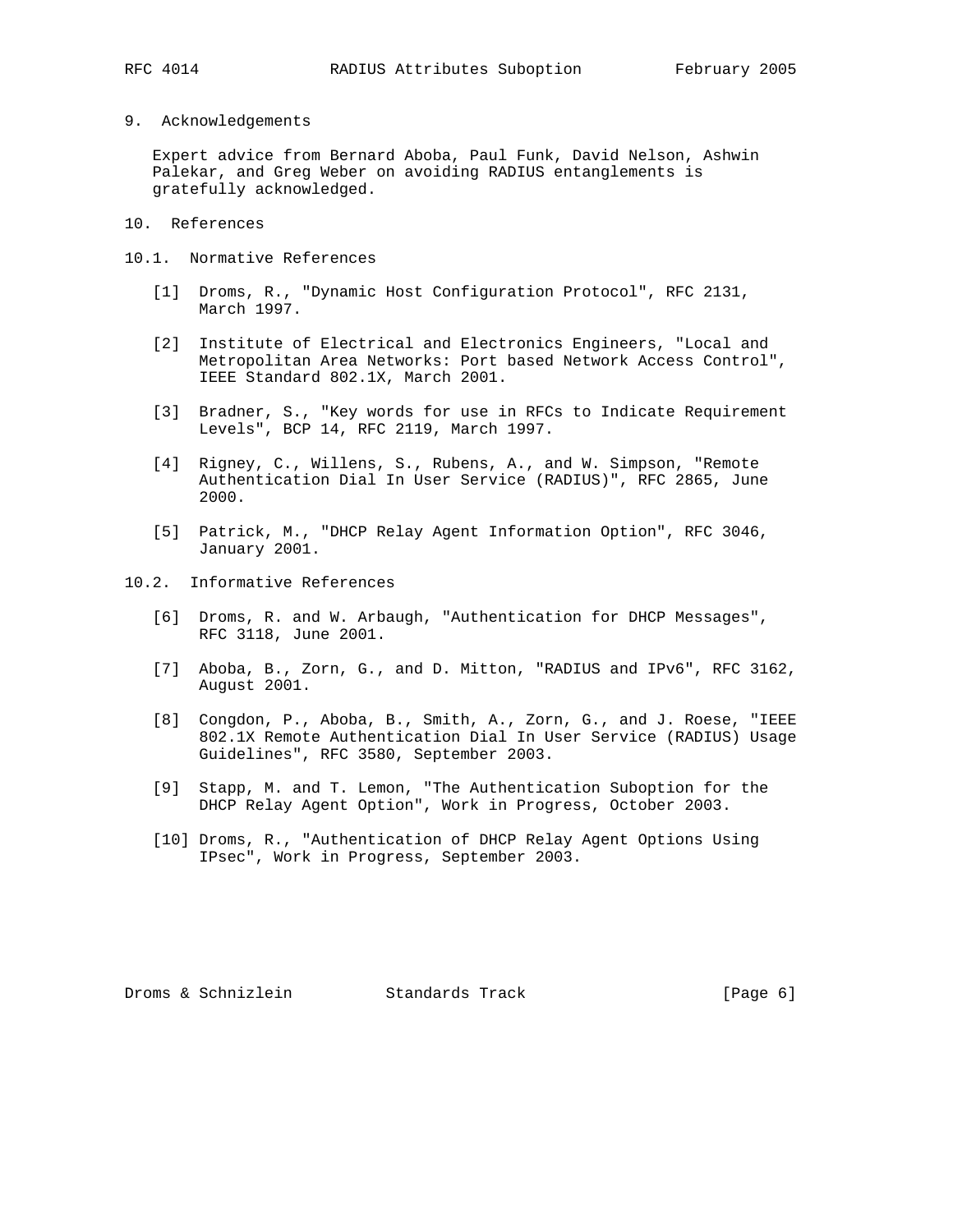Authors' Addresses

 Ralph Droms Cisco Systems 1414 Massachusetts Avenue Boxborough, MA 01719 USA

EMail: rdroms@cisco.com

 John Schnizlein Cisco Systems 9123 Loughran Road Fort Washington, MD 20744 USA

EMail: jschnizl@cisco.com